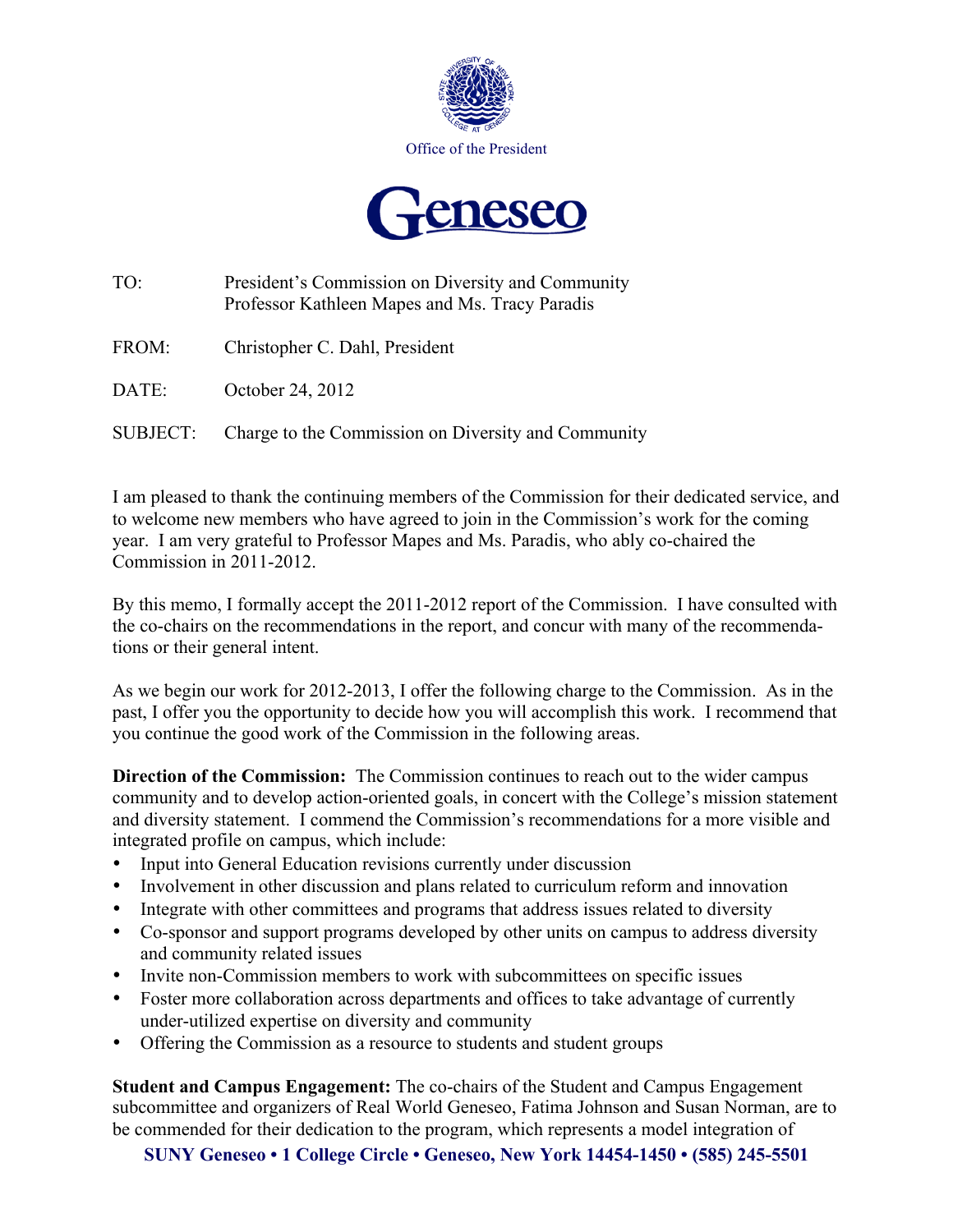academic and student affairs programming. I'm pleased to see that Real World Geneseo (RWG) has received an award for excellence from the SUNY chief student affairs officers, and has received a second \$10,000 grant from SUNY's Office of Equity and Diversity. It is noteworthy that the fifth cohort of students to benefit from the program, in Spring 2013, will include Monroe Community College (MCC) students as well as Geneseo students. Further, Geneseo and MCC faculty and staff members will partner throughout the program. This will extend the concept of Real World Geneseo in ways that were not initially anticipated, with the possibility for important benefits.

The Real World Geneseo seminar is the first course to be approved by College Senate for the Extreme Learning (EXLRN) designation. Our shared goal is for Real World Geneseo to become a regular part of the curriculum. The Office of the Provost has submitted a grant proposal to Bringing Theory to Practice to generate funds for both departments and individuals to allow them to support RWG. The proposal was unfortunately not funded in this round but the Provost's Office will re-submit in the next cycle. When the infrastructure is in place to support departments and individuals that contribute to RWG, it will become easier to identify and train additional facilitators for the retreat component of Real World Geneseo (RWG) in addition to recruiting seminar teachers and service learning directors. In the meantime, I charge the Commission to continue to enlarge the facilitator pool to the extent possible. This will relieve the co-chairs of the subcommittee from fulfilling the role of facilitator for every retreat, and will integrate more College community members into the program. I further charge the RWG assessment committee to continue its data collection and analysis, and to prepare a report of findings for me.

For many reasons, including but not limited to, the recruitment of additional faculty and staff participants, it is very important to publicize Real World Geneseo and its value to the wider campus community. I charge the Commission to work with the Bringing Theory to Practice committee, the College Senate, and the Office of College Communications to develop strategies to increase the familiarity of our campus community with the Real World Geneseo program.

I will consult with the Provost and the Vice President for Student and Campus Life about identifying a staff member or intern to handle the logistics of each RWG retreat, which would allow the facilitators to concentrate on planning each retreat to effectively accomplish its goals and meet the needs of the participating students.

I charge those Commission and subcommittee members who are not heavily involved with Real World Geneseo to work on raising awareness about the PATH Awards and strengthening the perception of the awards as a distinct honor.

**Professional Development:** I commend the subcommittee for beginning an inventory of faculty expertise in areas of diversity and compiling a list of requested workshops. I am pleased to learn that four of the workshops requested will be offered in the Fall 2012 semester. It appears that Geneseo faculty and staff with particular areas of expertise will be used to teach these workshops; this is consistent with the Commission's overall direction to take advantage of expertise in diversity and community found on campus.